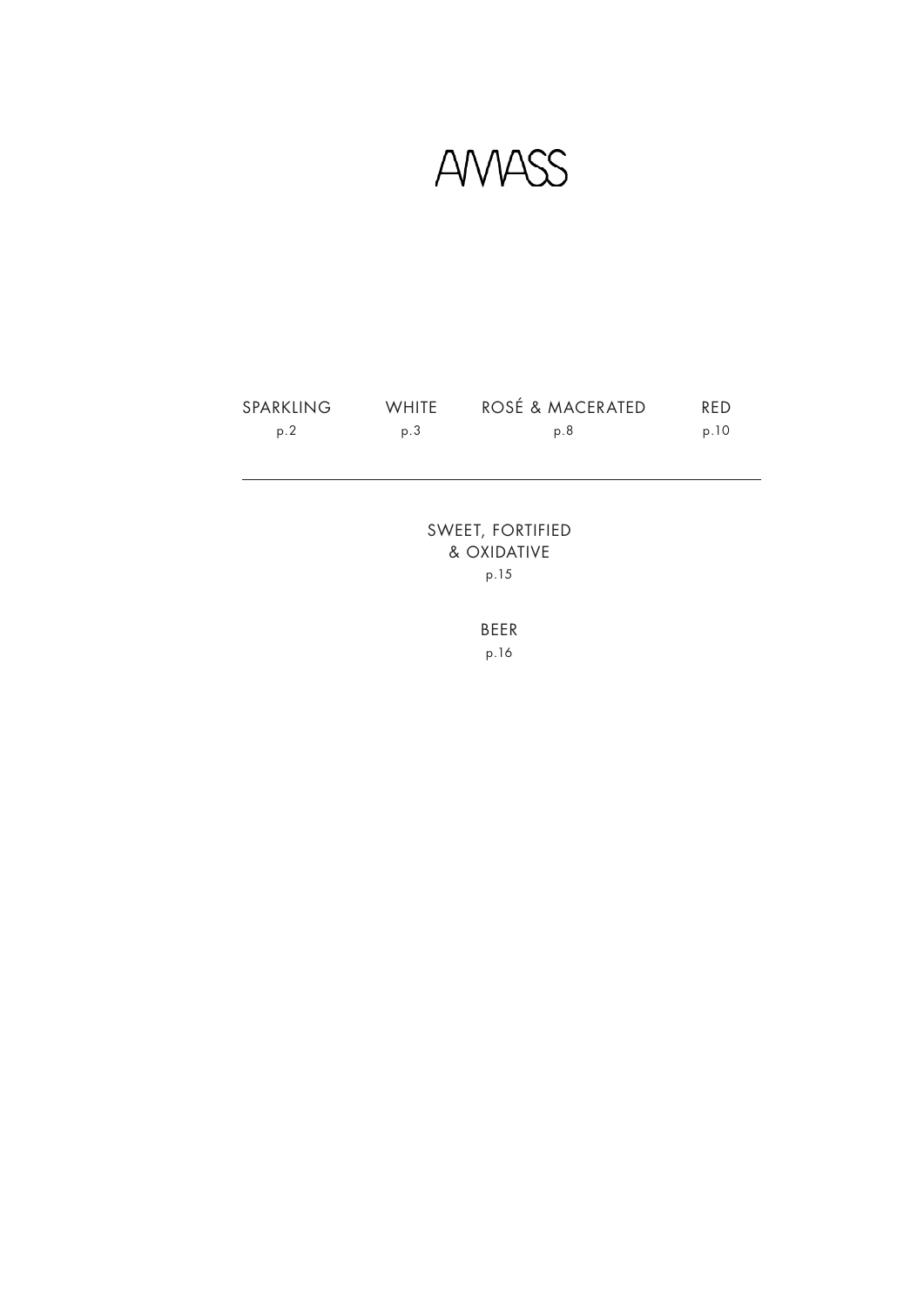## SPARKLING

### FRANCE

| FRANCIS BOULARD - CORMICY - CHAMPAGNE<br>NV (disg.20) Pinot Meunier, Pinot Noir - Les Murgiers                                                                                        | 940                     |
|---------------------------------------------------------------------------------------------------------------------------------------------------------------------------------------|-------------------------|
| ULYSSE COLIN - CONGY - CHAMPAGNE<br>NV (base.16, disg.21) Chardonnay - Les Enfers<br>NV (base.16, disg.21) Chardonnay - Les Roises<br>NV (base.17, disg.21) Pinot Noir - Les Maillons | 2.000<br>2.000<br>1.300 |
| OLIVIER HORIOT - LES RICEYS - CHAMPAGNE<br>2015 Arbane                                                                                                                                | 1.320                   |
| CEDRIC BOUCHARD - CELLES-SUR-OURCE - CHAMPAGNE<br>2016 Pinot Noir - Les Ursules<br>2018 Pinot Noir - Côte de Val Vilaine                                                              | 1.080<br>950            |
| VOUETTE ET SORBÉE - BUXIÈRES-SUR-ARCE - CHAMPAGNE<br>2016 Chardonnay - Blanc d'Argile<br>2018 Pinot Noir - Fidele                                                                     | 1.200<br>1.050          |
| CHRISTOPHE MIGNON - FESTIGNY - CHAMPAGNE<br>2014 Pinot Noir - Rosé de Saignée                                                                                                         | 950                     |
| ADRIEN RENOIR - VERZY - CHAMPAGNE<br>2017 Pinot Noir - Les Epinettes<br>NV Chardonnay, Pinot Noir - Le Terroir                                                                        | 1.200<br>800            |
| LAHERTE FRÈRES - ÈPERNAY - CHAMPAGNE<br>NV Pinot Meunier - Rosé de Meunier                                                                                                            | 850                     |
| ETIENNE CALSAC - AVIZE - CHAMPAGNE<br>NV (disg.21) Pinot Blanc, Petit Meslier, Arbane - Les Revenants                                                                                 | 1.200                   |
| LOUIS MAURER - PFAFFENHEIM - ALSACE<br>NV Pinot Blanc, Pinot Gris, Riesling - Cremant d'Alsace                                                                                        | 500                     |
| JULIEN PEYRAS - PAULHAN - LANGUEDOC<br>2019 Chardonnay, Clairette - Les Pétillantes Blanc                                                                                             | 600                     |
| <b>ITALY</b>                                                                                                                                                                          |                         |
| COLOMBAIA - COLLE VAL D'ELSA - TUSCANY<br>2011 Sangiovese - Rosato Ancestrale                                                                                                         | 580                     |
| CANTINA FURLANI - TRENTO - TRENTINO ALTO ADIGE<br>2021 Müller Thurgau - Alpino Macerato                                                                                               | 450                     |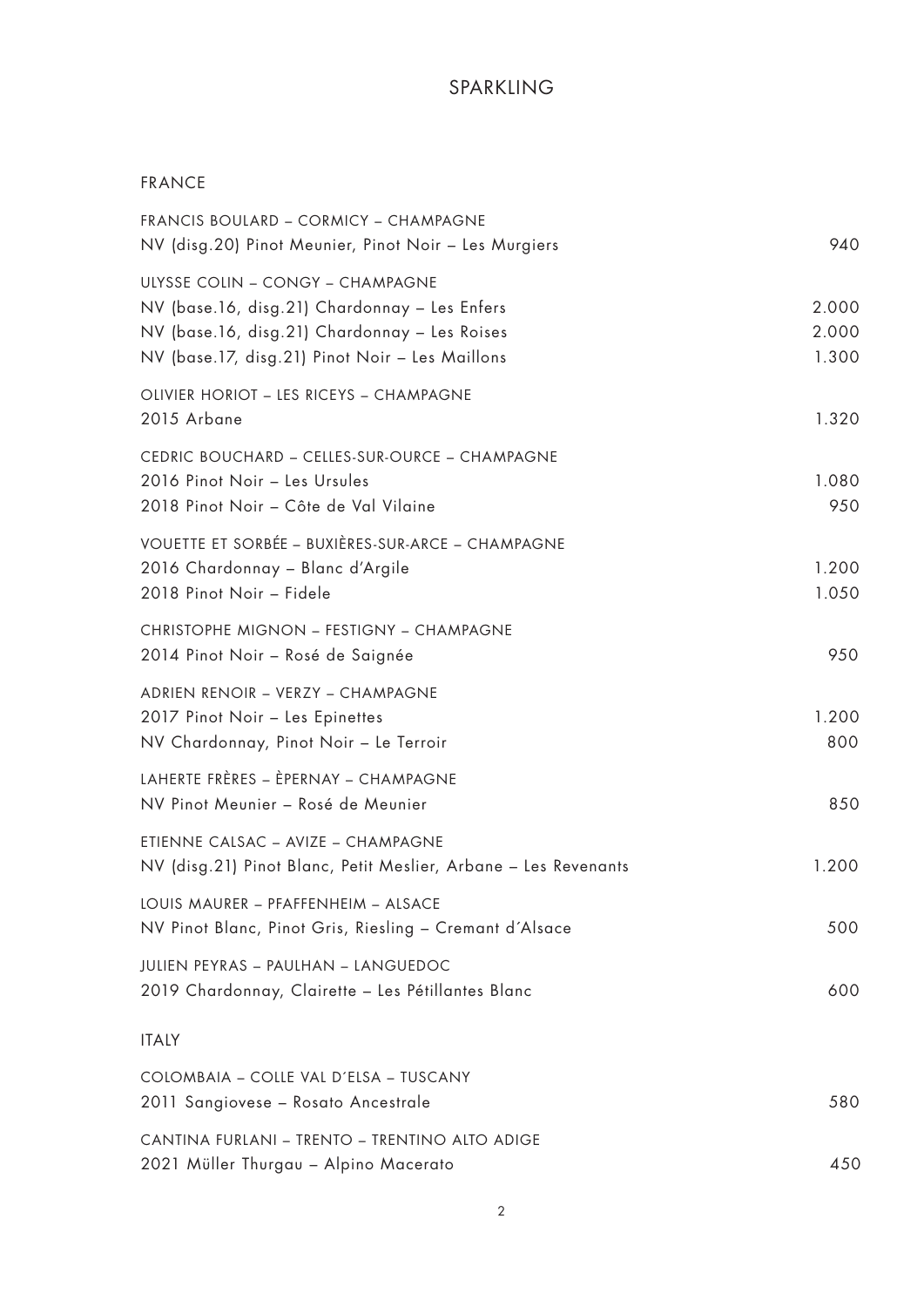| <b>AUSTRIA</b>                                                                           |            |
|------------------------------------------------------------------------------------------|------------|
| GUT OGGAU - OGGAU - BURGENLAND<br>2015 Grüner Veltliner - Mecthild                       | 770        |
| CLAUS PREISINGER - GOLS - BURGENLAND<br>2016 Weissburgunder - Erdeluftgrasundreben       | 750        |
| RENNERSISTAS - GOLS - BURGENLAND<br>2017 Welschriesling                                  | 640        |
| <b>GERMANY</b>                                                                           |            |
| JOH. JOS. PRÜM – WEHLEN – MOSEL<br>2003 Riesling - Wehlener Sonnenuhr                    | 950        |
| RITA & RUDOLFT TROSSEN - KINDHEIMER KINDEL - MOSEL<br>2013 Riesling - Schiefergold Purus | 795        |
| WEINGUT MELSHEIMER - REIL - MOSEL<br>2013 Riesling - Rurale                              | 600        |
| WEINGUT MANN - ECKELSHEIM - RHEINHESSEN<br>2020 Riesling - Purpur Trocken                | 510        |
| WEINGUT ODINSTAL - WACHENHEIM - PFALZ<br>2019 Weissburgunder - 350 N.N.                  | 600        |
| WASENHAUS - STAUFEN - BADEN<br>2019 Weissburgunder<br>2020 Chasselas - Gutdel            | 560<br>560 |
| MAX SEIN WEN - DERTINGEN - BADEN<br>2020 Sylvaner - Les Autochtones                      | 580        |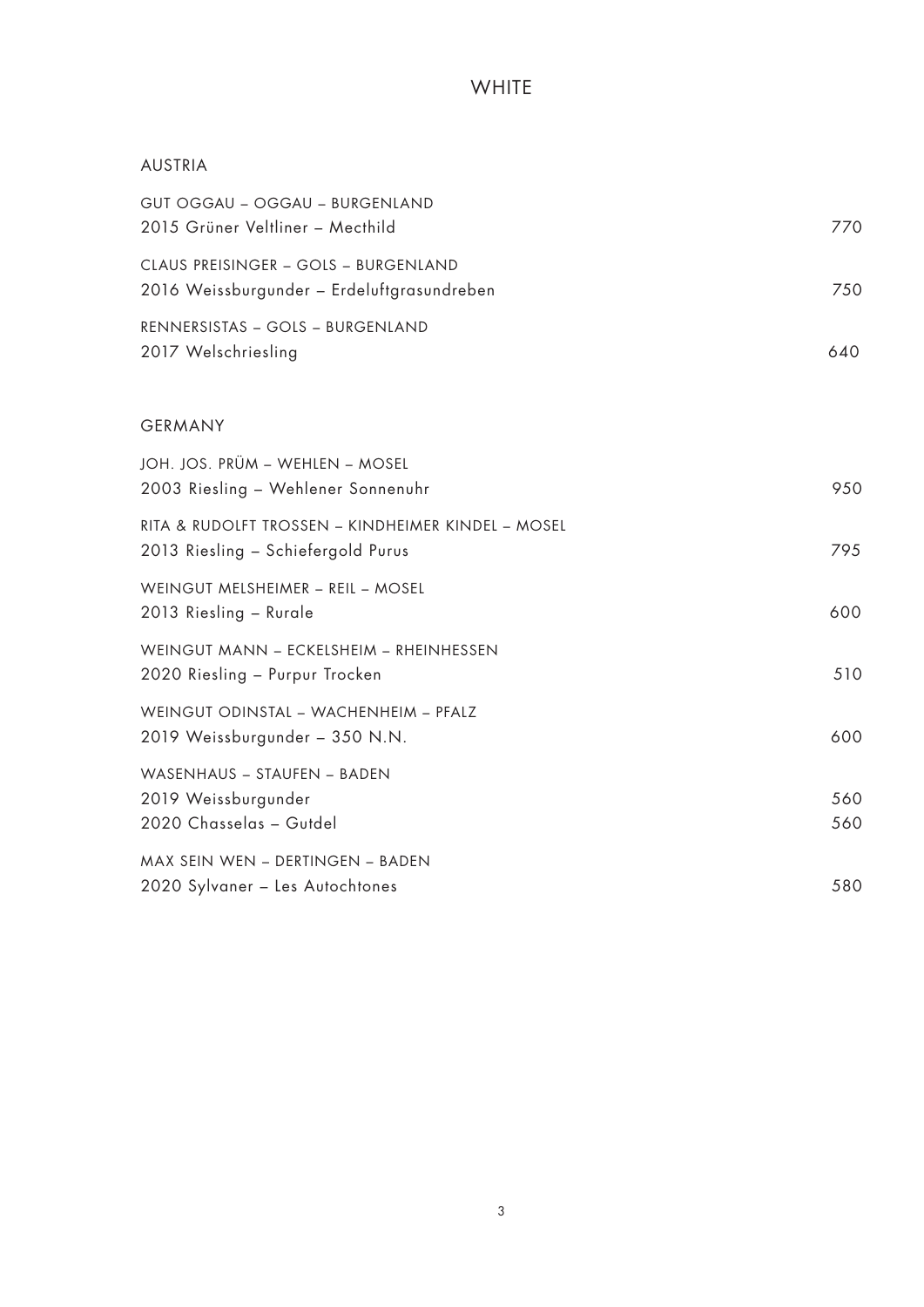## FRANCE

| JEAN-CHRISTOPHE GARNIER - ANJOU - LOIRE               |     |
|-------------------------------------------------------|-----|
| 2019 Chenin Blanc - Chenin                            | 530 |
| 2019 Chenin Blanc - Bézigon & Co                      | 530 |
| MARK ANGÉLI - ANJOU - LOIRE                           |     |
| 2017 Chenin Blanc - Les Vielles Vignes des Blanderies | 840 |
| 2019 Chenin Blanc - La Lune                           | 710 |
| DOMAINE DE BABLUT - COTEAUX DE LÁUBANCE - LOIRE       |     |
| 2020 Sauvignon Blanc - Blanc de Loire                 | 450 |
| REYNALD HEAULE - ORLÉANS - LOIRE                      |     |
| 2017 Chardonnay & friends - Terre de Silice           | 520 |
| 2018 Chardonnay & friends - Terre de Silice           | 530 |
| CLOS DU TUE-BOEUF - LES MONTILS - LOIRE               |     |
| 2018 Romorantin - Frileuse                            | 510 |
| ALEXANDRE BAIN - TRACY-SUR-LOIRE - LOIRE              |     |
| 2018 Sauvignon Blanc - La Levée                       | 600 |
| FRANCOIS SAINT-LÔ - BERRIE - LOIRE                    |     |
| 2016 Chenin Blanc - Les Fontanelles                   | 675 |
| THIERRY MICHON - VENDÈE - LOIRE                       |     |
| 2019 Chenin Blanc - Les Rochais                       | 750 |
| 2020 Chenin Blanc - Drop by Drop                      | 550 |
|                                                       |     |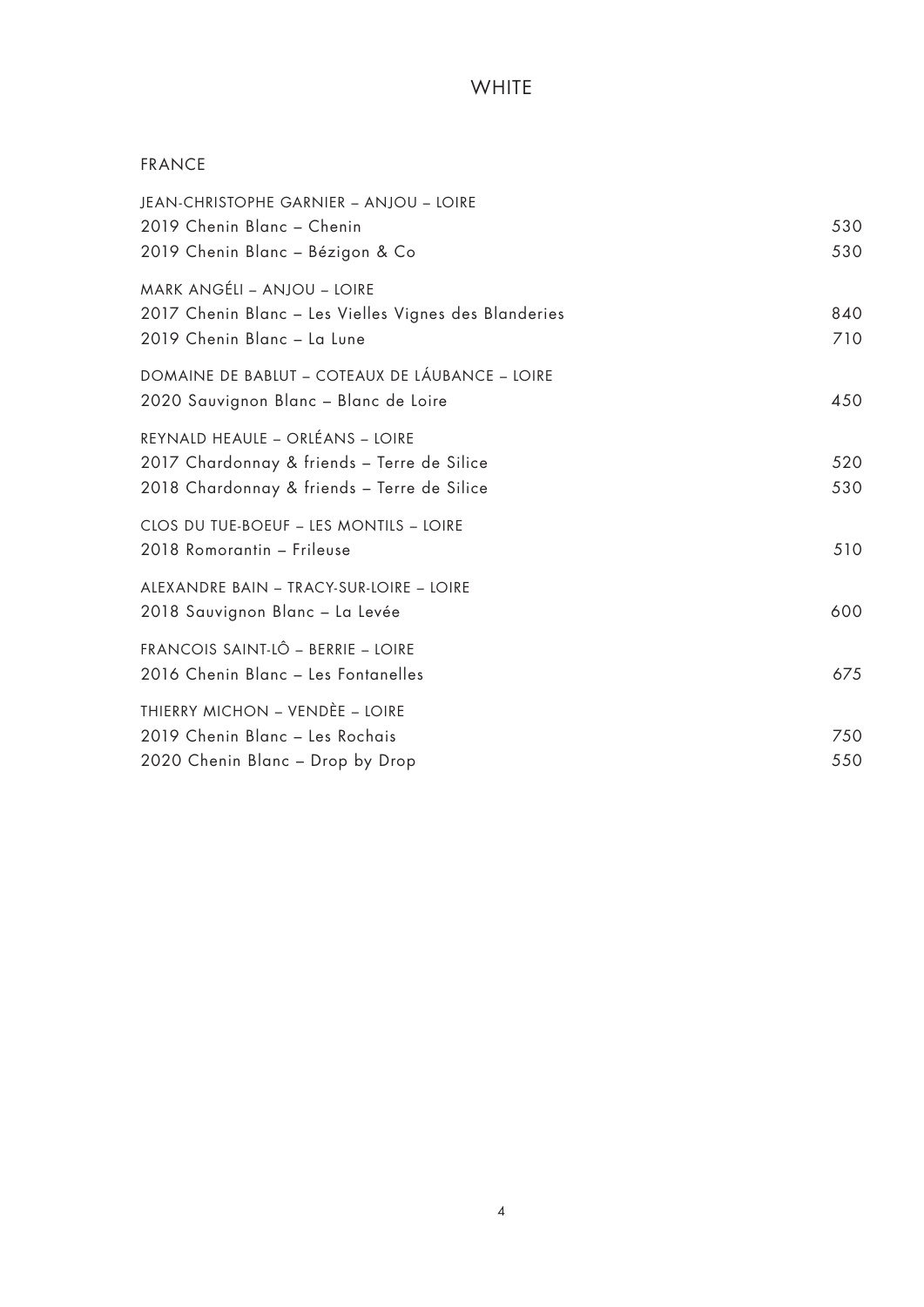## FRANCE

| ALICE & OLIVIER DE MOOR - COURGIS - BOURGOGNE       |       |
|-----------------------------------------------------|-------|
| 2019 Chardonnay - Vau de Vey 1er Cru - Chablis      | 1.200 |
| 2020 Chardonnay - L'Humeur du Temps - Chablis       | 750   |
| 2020 Chardonnay - Bourgogne Chitry                  | 650   |
| 2020 Chardonnay - Le Vendangeur Masque - Chablis    | 600   |
| CHÂTEAU DE BÉRU - BÉRU - BOURGOGNE                  |       |
| 2018 Chardonnay - Orangerie - Chablis               | 850   |
| YANN DURIEUX - MESSANGES - BOURGOGNE                |       |
| 2018 Chardonnay - DH Blanc                          | 2.200 |
| 2019 Aligoté - Love & Pif                           | 760   |
| DOMAINE DE CHASSORNEY - SAINT-ROMAIN - BOURGOGNE    |       |
| 2018 Chardonnay - Saint-Romain - 'Combe Bazin'      | 775   |
| 2020 Chardonnay - Bigotes                           | 750   |
| 2020 Chardonnay - Saint-Romain - 'Combe Bazin'      | 880   |
| 2020 Chardonnay - Beaune - Les Bressandes           | 1.150 |
| 2020 Chardonnay - Nuits Saint Georges - Les Damodes | 1.400 |
| JEAN MARIE BERRUX - MERSAULT - BOURGOGNE            |       |
| 2020 Chardonnay - Le Petit Têtu'                    | 680   |
| DOMAINE HUBER-VERDEREAU - VOLNAY - BOURGOGNE        |       |
| 2020 Chardonnay - Meursault - En Dressolles         | 1.150 |
| FANNY SABRÉ - POMMARD - BOURGOGNE                   |       |
| 2020 Chardonnay - Bourgogne Blanc                   | 610   |
| DOMAINDE DE LA CADETTE - SÀINT-PERE - BOURGOGNE     |       |
| 2020 Chardonnay - Bourgogne Vézelay - La Châtelaine | 530   |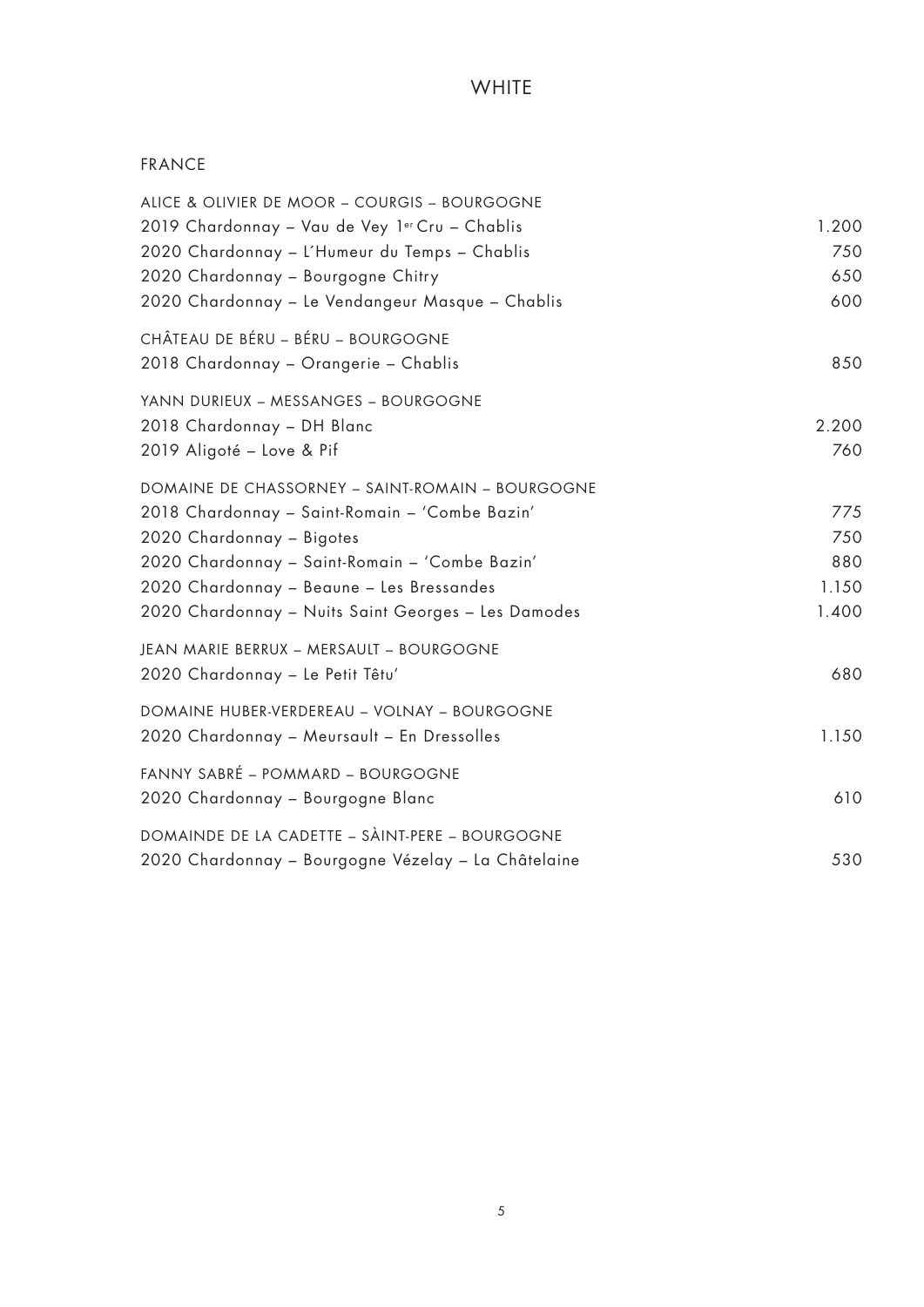FRANCE – CONTINUED

| DOMAINE DES ARDOISIÈRES - SAINT PIERRE DE SOUCY - SAVOIE<br>2018 Big Mix* - Schiste                                                                                                                                                            | 800                                    |
|------------------------------------------------------------------------------------------------------------------------------------------------------------------------------------------------------------------------------------------------|----------------------------------------|
| JEAN-YVES PÉRON - ALBERTVILLE - SAVOIE<br>2019 Jaquere - Les Oeillets                                                                                                                                                                          | 670                                    |
| DOMAINE DES CAVARODES - CRAMANS - JURA<br>2016 Savagnin - Pressé<br>2016 Savagnin – Ostrea Virgula                                                                                                                                             | 780<br>800                             |
| FRANCOIS ROUSSET-MARTIN - NEVY-SUR-SIELLE - JURA<br>2017 Savagnin - Cuvée du Proffeseur<br>2018 Chardonnay, Savagnin – Mémée Marie<br>2018 Chardonnay - La Chaux<br>2018 Savagnin - Puits Saint Pierre                                         | 820<br>700<br>780<br>850               |
| DOMAINE DES MARNES BLANCHES - SAINTE-AGNÉS - JURA<br>2018 Savagnin - Les Molates<br>2018 Chardonnay - Les Normins<br>2019 Chardonnay - Les Normins<br>2019 Savagnin - Aux bois<br>2020 Savagnin - Les Molates<br>2020 Savagnin - En Quatre Vis | 530<br>560<br>590<br>600<br>530<br>580 |
| <b>GEORGES COMTE - EMAGNY - DOUBS</b><br>2008 Chardonnay - Les Pelerins<br>2009 Chardonnay - Les Pelerins<br>2012 Chardonnay - Les Pelerins                                                                                                    | 900<br>1.020<br>1.000                  |
| MATASSA - CALCE - COTES CATALANES<br>2020 Muscat de Alexandria - Alexandria<br>2020 Muscat, Macabeo - Maguerite                                                                                                                                | 620<br>630                             |
| DOMAINE LAJIBE - JURANÇON - SOUTHWEST FRANCE<br>2017 Gros & Petit Manseng - Haure<br>2018 Gros & Petit Manseng - Carmeret                                                                                                                      | 570<br>690                             |
| CLOS LARROUYAT - JURANÇON - SOUTHWEST FRANCE<br>2018 Gros & Petit Manseng - Météore                                                                                                                                                            | 550                                    |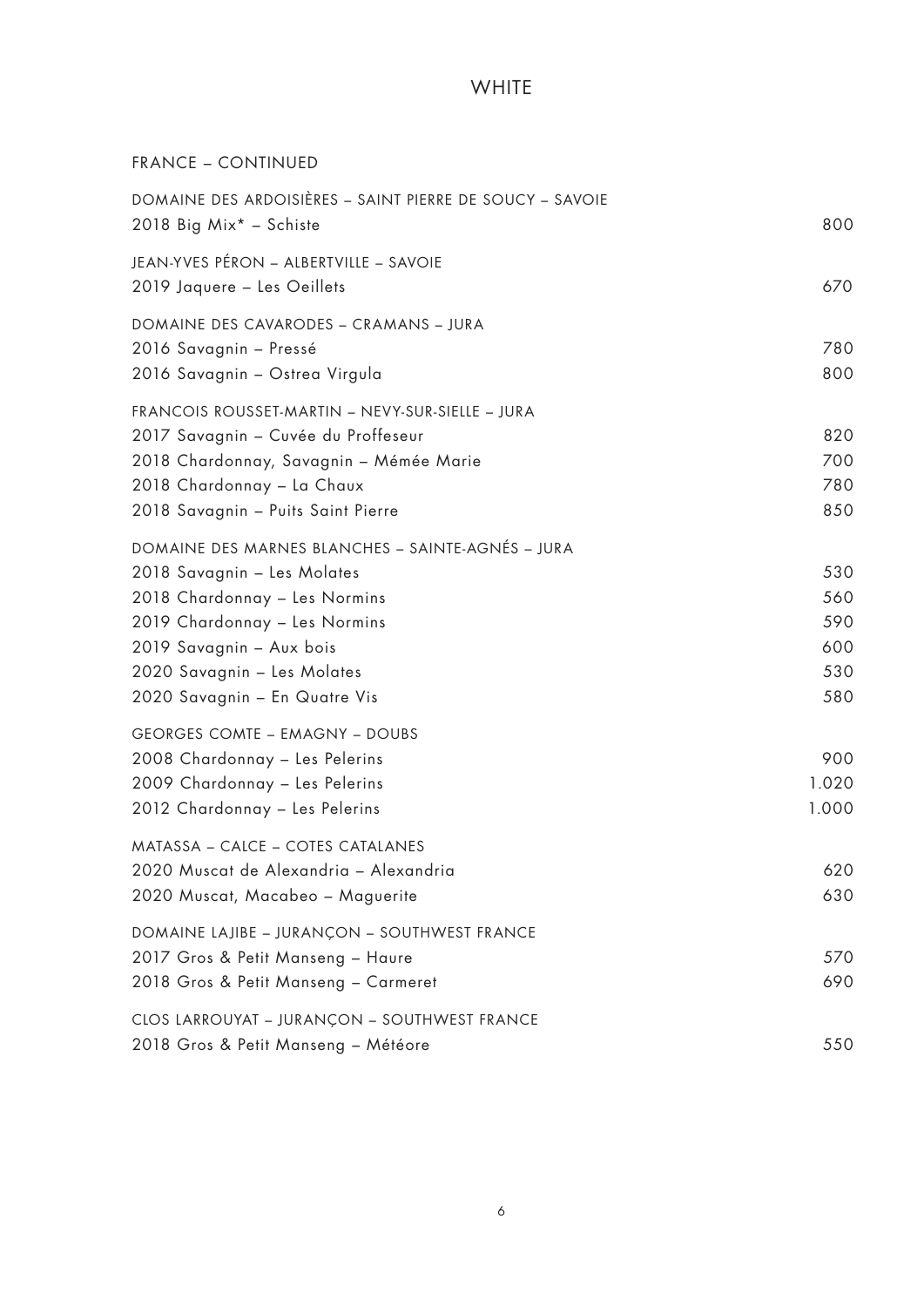#### SPAIN

| <b>ENRIC SOLER - SABANELL - PENEDES</b>              |        |       |
|------------------------------------------------------|--------|-------|
| 2014 Xarel-lo - Improvisació                         |        | 560   |
| 2015 Xarel-lo - Improvisació                         |        | 560   |
| FEDELLOS DO COUTO - OURENSE - GALICIA                |        |       |
| 2019 Big Mix* - Cornasbrancas                        |        | 475   |
| RAÚL PÉREZ - BIERZO - LEÓN                           |        |       |
| 2019 Godello - Ultreia                               |        | 520   |
| <b>ITALY</b>                                         |        |       |
| NINO BARRACO - MARSALA - SICILIA                     |        |       |
| 2018 Zibibbo                                         | Magnum | 900   |
| 2019 Zibibbo                                         | Magnum | 900   |
| FRANK CORNELISSEN - SOLICCHIATA - ETNA               |        |       |
| 2015 Grecanico Dorato, Caricante - Munjebel Bianco   | Magnum | 1.100 |
| 2016 Grecanico Dorato, Caricante - Munjebel Bianco   | Magnum | 1.100 |
| AUSTRALIA/NEW ZEALAND                                |        |       |
| MANON - ADELAIDE HILLS - AUSTRALIA                   |        |       |
| 2018 Chardonnay, Savagnin, Garganega - High Paradise |        | 620   |
| OCHOTA BARRELS - ADELAIDE HILLS - AUSTRALIA          |        |       |
| 2020 Rieslin - Kids of the black hole                |        | 670   |
| 2020 Chardonnay - Slint                              |        | 690   |
| MOMENTO MORI - VICTORIA - AUSTRALIA                  |        |       |
| 2018 Vermentino, Muscat - A Fistful of Flowers       |        | 580   |
| 2018 Chardonnay, Fiano, Greco - Bianco               |        | 700   |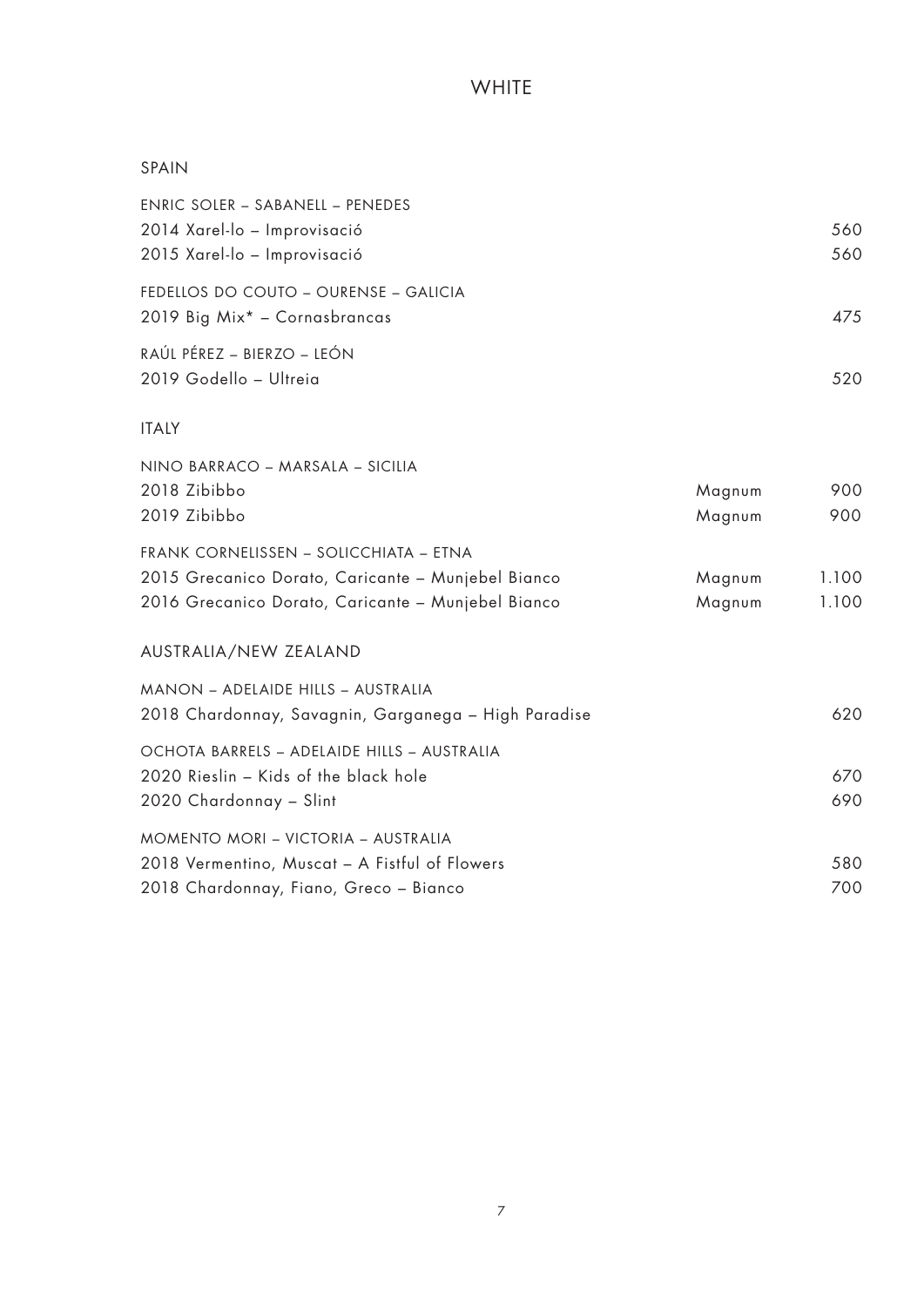# ROSÉ & MACERATED

## AUSTRIA

| CHRISTIAN TSCHIDA - ILLMITZ - BURGENLAND<br>2018 Cabernet Franc - Himmel Auf Erden                                                                                                                                     |                            | 640                              |
|------------------------------------------------------------------------------------------------------------------------------------------------------------------------------------------------------------------------|----------------------------|----------------------------------|
| <b>FRANCE</b>                                                                                                                                                                                                          |                            |                                  |
| OLIVIER HORIOT - LES RICEYS - CHAMPAGNE<br>2015 Pinot Noir – En Valingrain – Rosé de Riceys                                                                                                                            |                            | 640                              |
| JEAN-YVES PÉRON - ALBERTVILLE - SAVOIE<br>2019 Moscato - I Vicini                                                                                                                                                      |                            | 700                              |
| LÁNGLORE – TAVEL – SOUTHERN RHONE<br>2020 Grenache & friends - Tavel                                                                                                                                                   |                            | 620                              |
| MATASSA - CALCE - COTES CATALANES<br>2020 Muscat de Alexandria, Macabeo - Olla Blanc<br>2020 Muscat de Alexandria, Macabeo - Olla Blanc                                                                                | Magnum                     | 520<br>900                       |
| <b>ITALY</b>                                                                                                                                                                                                           |                            |                                  |
| ELISABETTA FORADORI - MEZZOLOMBARDO - TRENTINO<br>2020 Nosiola - Fontanasanta<br>2020 Pinot Grigio - Fouripista                                                                                                        |                            | 650<br>650                       |
| RADIKON - OSLAVJE - VENEZIA GIULIA<br>2013 Tocai Fruilano - Jakot<br>2014 Chardonnay, Sauvignon - Oslavje<br>2015 Chardonnay, Sauvignon, Pinot Grigio - O<br>2016 Ribolla Gialla - Ribolla<br>2019 Pinot Grigio - Sivi | 50c<br>50c<br>50c<br>100cl | 550<br>550<br>625<br>1000<br>640 |
| JOSKO GRAVNER - OSLAVJE - VENEZIA GIULIA<br>2010 Ribolla Gialla<br>2011 Ribolla Gialla<br>2012 Ribolla Gialla                                                                                                          |                            | 800<br>800<br>800                |
| NINO BARRACO - MARSALA - SICILIA<br>2018 Grillo - Altomare                                                                                                                                                             |                            | 570                              |
| PAOLO BEA - MONTEFALCO - UMBRIA<br>2012 Trebbiano Spolentino - Arboreus                                                                                                                                                |                            | 940                              |
| CANTINA SANNAS - MAMOIADA - SARDINIA<br>2018 Cannonau, Granazza - Maria Pettena                                                                                                                                        |                            | 570                              |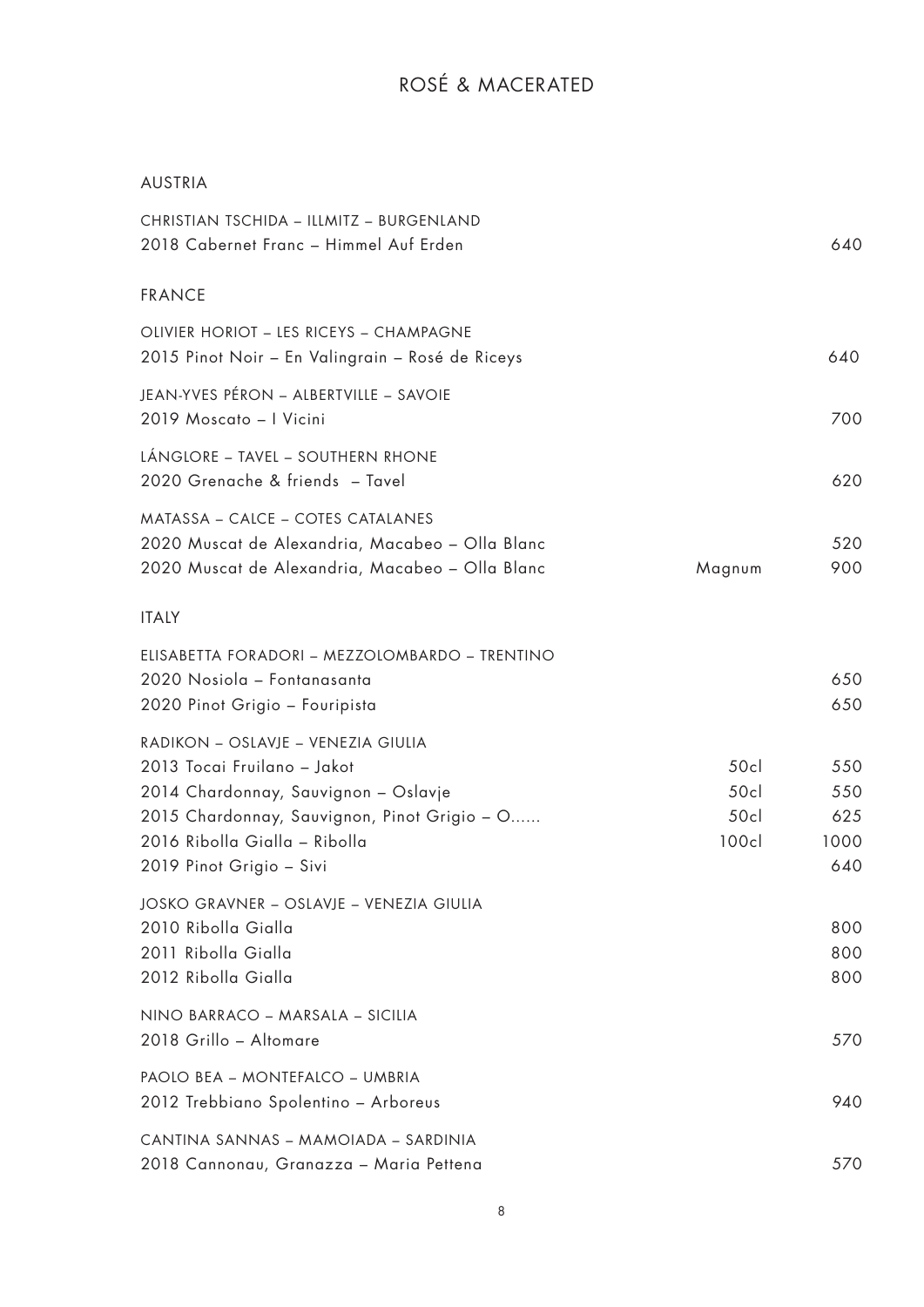# ROSÉ & MACERATED

## GEORGIA

| MAKARIDZE – TERJOLA – IMERETI<br>2015 Aladasturi – Terjola Rosé                           | 490        |
|-------------------------------------------------------------------------------------------|------------|
| MANDILI – EASTERN GEORGIA<br>2015 Mtsvane                                                 | 490        |
| LAGAZI – KAKHETI – EASTERN GEORGIA<br>2016 Mtsvane<br>2016 Rkatisteli                     | 530<br>550 |
| SLOVAKIA                                                                                  |            |
| KMETIJA STEKAR – KOJSKO – BRDA<br>2013 Chardonnay – Kuisko                                | 570        |
| AUSTRALIA                                                                                 |            |
| COMMUNE OF BUTTONS - ADELAIDE HILLS - SOUTH AUSTRALIA<br>2018 Pinot Noir – Gloria Saignée | 480        |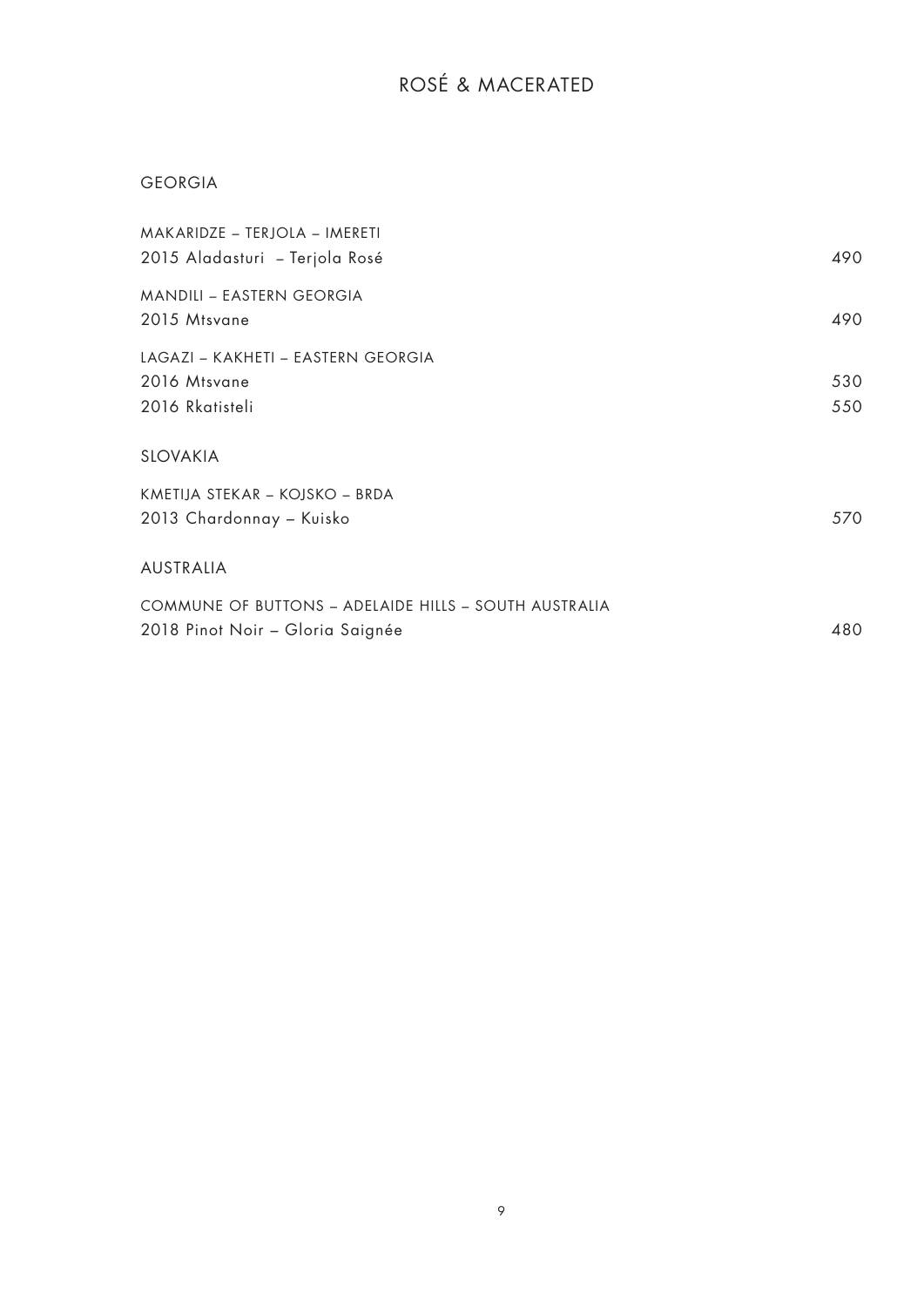## AUSTRIA

| CHRISTIAN TSCHIDA - ILLMITZ - BURGENLAND<br>2017 Cabernet Sauvignon, Zweigelt - Himmel auf Erden                                                | 640                   |
|-------------------------------------------------------------------------------------------------------------------------------------------------|-----------------------|
| GUT OGGAU - OGGAU - BURGENLAND<br>2015 Blaufränkisch - Bertholdi<br>2016 Roesler, Zweigelt, Blaufränkisch - Family Reunion                      | 995<br>700            |
| FRANZ STROHMEIER - ST. STEFAN AM STAINZ - STEIERMARK<br>NV (2013) Blauer Wildbacher - Indigo N° 1<br>NV (2007) Blauer Wildbacher - Schwarz N° 1 | 750<br>800            |
| <b>GERMANY</b>                                                                                                                                  |                       |
| WEINGUT STEIN - WÜRZBURG - MOSEL<br>2017 Pinot Noir - Redvolution                                                                               | 630                   |
| JULIA BERTRAM - DERNAU - AHR VALLEY<br>2018 Pinot Noir - Rosenthal                                                                              | 660                   |
| WEINGUT KELLER - FLÖRSHEIM-DALSHEIM - RHEINHESSEN<br>2018 Pinot Noir $- S'$                                                                     | 700                   |
| WASENHAUS - STAUFEN - BADEN<br>2019 Pinot Noir<br>2019 Pinot Noir - Bellen<br>2019 Pinot Noir - Mohlin                                          | 530<br>1.050<br>1.150 |
| <b>FRANCE</b>                                                                                                                                   |                       |
| COME ISAMBERT - SAUMUR - LOIRE<br>NV Cabernet Franc, Gamay - Little Robin                                                                       | 520                   |
| CLAIRE ET FLORENT BEJON - ST-GERMAIN-SUR-VIENNE - LOIRE<br>2017 Cabernet Franc - Picrochole                                                     | 540                   |
| CLAUDE COURTOIS - SOLOGNE - LOIRE<br>2010 Field Blend - Secalaunia                                                                              | 720                   |
| JEAN PIERRE ROBINOT - JASNIÈRES - LOIRE<br>2017 Pineau d'Aunis - Le Regard                                                                      | 750                   |
| FRANCOIS SAINT-LÔ - BERRIE - LOIRE<br>2018 Gamay - Hey Gamin!                                                                                   | 495                   |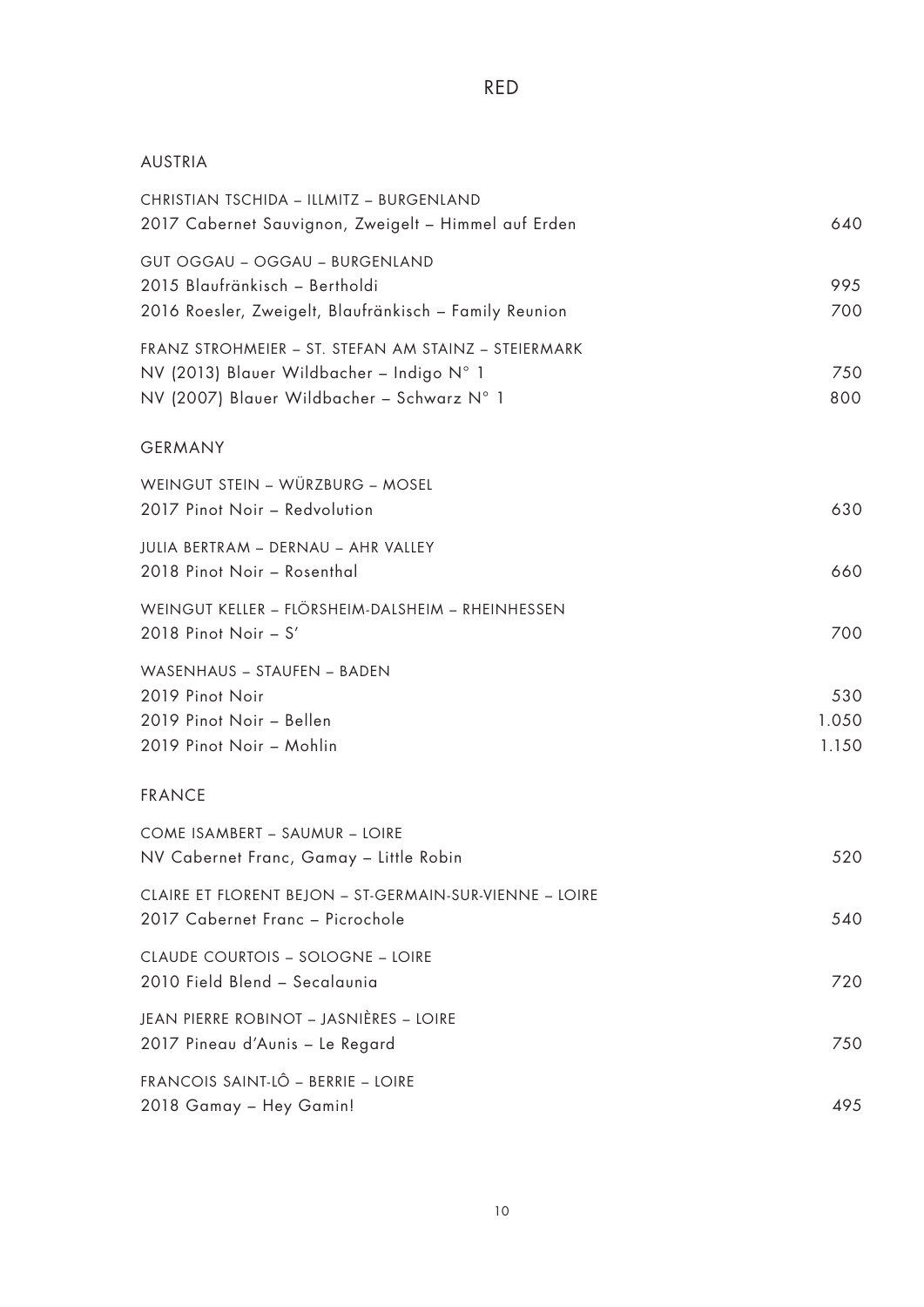## FRANCE – CONTINUED

| FRANCOIS DE NICOLAY - SAVIGNY-LÉS-BEAUNE - BOURGOGNE<br>2019 Pinot Noir - Savigny 1er Cru - Les Beaune Rouge                                                           | 920                 |
|------------------------------------------------------------------------------------------------------------------------------------------------------------------------|---------------------|
| FREDERIC COSSARD - SAINT-ROMAIN - BOURGOGNE<br>2018 Pinot Noir - Vosne-Romanée - Les Champs Perdrix                                                                    | 1.575               |
| DOMAINE TRAPET - GEVREY-CHAMBERTIN - BOURGOGNE<br>2014 Pinot Noir - Chapelle Chambertin Grand Cru                                                                      | 2.200               |
| DIDIER MONTCHOVET - NANTOUX - BOURGOGNE<br>2013 Pinot Noir - Pommard                                                                                                   | 890                 |
| YANN DURIEUX - MESSANGES - BOURGOGNE<br>2019 Pinot Noir - Les Ponts<br>2019 Pinot Noir - Night Cost                                                                    | 1.400<br>1.500      |
| DOMAINE HUBER-VERDEREAU - VOLNAY - BOURGOGNE<br>2015 Pinot Noir - Volnay - Les Robardelles                                                                             | 850                 |
| FANNY SABRÉ - POMMARD - BOURGOGNE<br>2016 Pinot Noir - Beaune 1er Cru<br>2018 Pinot Noir - Savigny - Les Beaune Rouge<br>2019 Pinot Noir - Monthélie - Les Sous Roches | 1.100<br>820<br>800 |
| ROBERT CHEVILLON - NUITS-SAINT-GEORGES - BOURGOGNE<br>2016 Pinot Noir - Vieilles Vignes                                                                                | 1.050               |
| DOMAINE DE LA GRAND'COUR - FLEURIE - BEAUJOLAIS<br>2019 Gamay - Fleurie - Clos de la Grand Cour                                                                        | 540                 |
| JULIE BALAGNY - FLEURIE - BEAUJOLAIS<br>2018 Gamay - Bj.ls<br>2018 Gamay - Cayenne<br>2018 Gamay - Doctor Bouchaille                                                   | 540<br>620<br>670   |
| JEAN & AGNÈS FOILLARD – MORGON – BEAUJOLAIS<br>2019 Gamay - Côtes du Py                                                                                                | 560                 |
| MARCEL LAPIERRE - MORGON - BEAUJOLAIS<br>2018 Gamay - Cuvée Camille<br>2019 Gamay - Cuvée Marcel                                                                       | 490<br>600          |
| CHÂTEAU DE PUY - SAINT-CIBARD - BORDEAUX<br>2019 Cabernet Sauvignon, Merlot - Barthélemy                                                                               | 1.900               |
| ORMIALE - MÉRIGNAS - BORDEAUX<br>2017 Merlot - Ormiale                                                                                                                 | 825                 |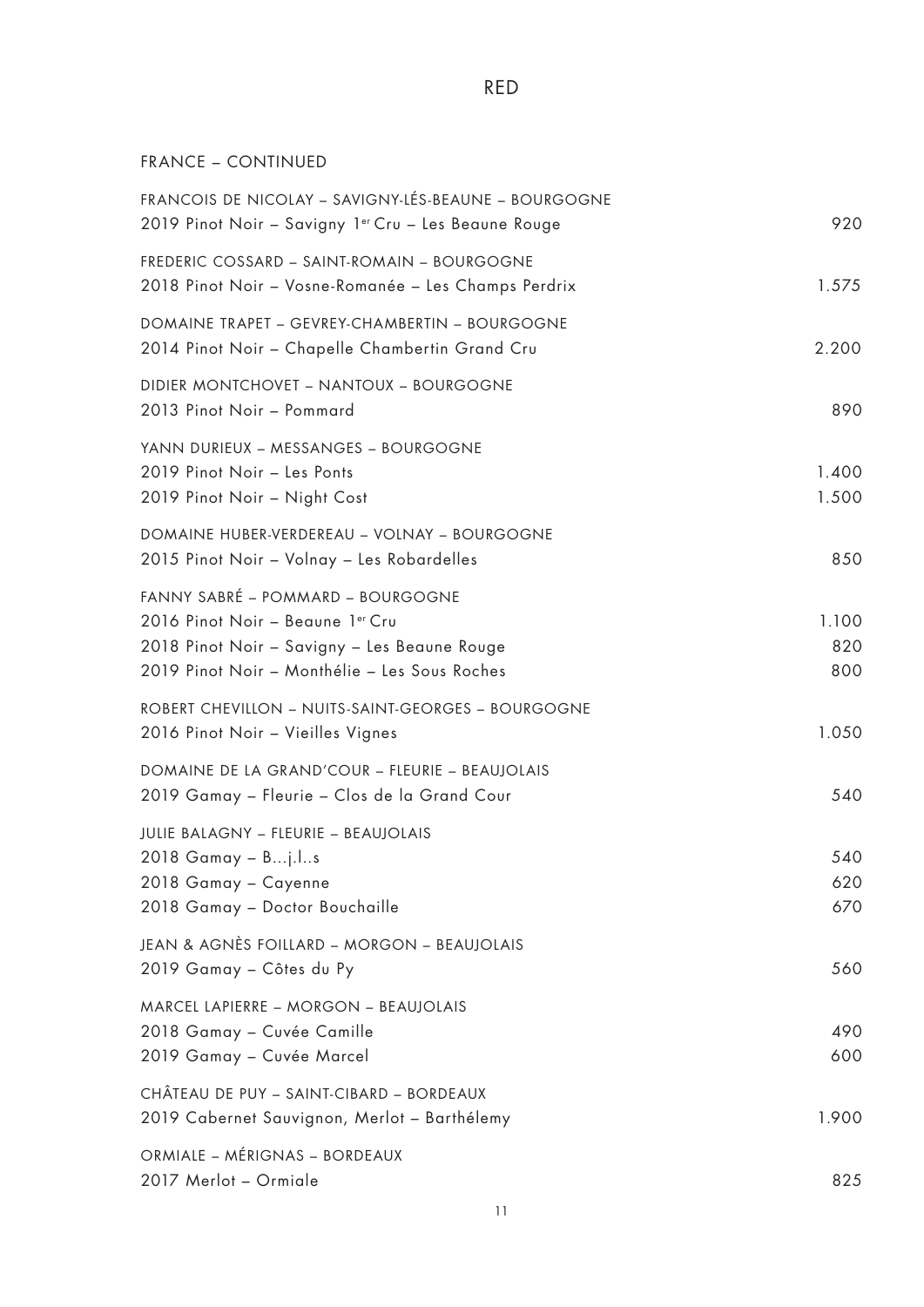RED

FRANCE – CONTINUED

| DOMAINE L'OCTAVIN - ARBOIS - JURA<br>2016 Trousseau - Commendatore                                                                                                                                  | 820                             |
|-----------------------------------------------------------------------------------------------------------------------------------------------------------------------------------------------------|---------------------------------|
| DOMAINE DES CAVARODES – CRAMANS – JURA<br>2017 Trousseau - Messagelin<br>2018 Big Mix* - Vin de Pays<br>2018 Poulsard - de Chemenot<br>2018 Poulsard - Lumachelles<br>2018 Pinot Noir - Lumachelles | 695<br>560<br>575<br>645<br>670 |
| DOMAINE DES ARDOISIÈRES - SAINT PIERRE DE SOUCY - SAVOIE<br>2019 Gamay, Persan – Argile Rouge                                                                                                       | 650                             |
| LA VIGNE DU PERRON – MONTALIEU-VERCIEU – BUGEY<br>2017 Gamay - Ermitures Peron<br>2017 Pinot Noir - Etapes Peron                                                                                    | 660<br>660                      |
| DARD ET RIBO - MERCUROL - NORTHERN RHONE<br>2019 Syrah - Crozes-Hermitage                                                                                                                           | 700                             |
| CHATEAU DE FONSALETTE - VAUCLUSE - SOUTHERN RHONE<br>2004 Syrah                                                                                                                                     | 1.800                           |
| DANIEL SAGE - ST-SAVEUR-EN-RUE - ARDECHE<br>2019 Pinot Noir - Adam Contre la Beefsteak<br>2020 Merlot - Fonte des Neiges                                                                            | 590<br>600                      |
| MAZIÈRE - CORBIERES - LANGUEDOC<br>2015 Syrah, Carignan, Macabeu                                                                                                                                    | 640                             |
| MATASSA - CALCE - ROUSSILLON<br>2018 Carignan - Rouge<br>2019 Grenache Noir, Macabeu - Mambo Sun                                                                                                    | 620<br>690                      |
| PEDRES BLANQUES - COUILLOURE - COTES CATALANES<br>2018 Grenache                                                                                                                                     | 750                             |

\* Pinot Noir & Meunier, Trosseau, Poulsard, Gamay +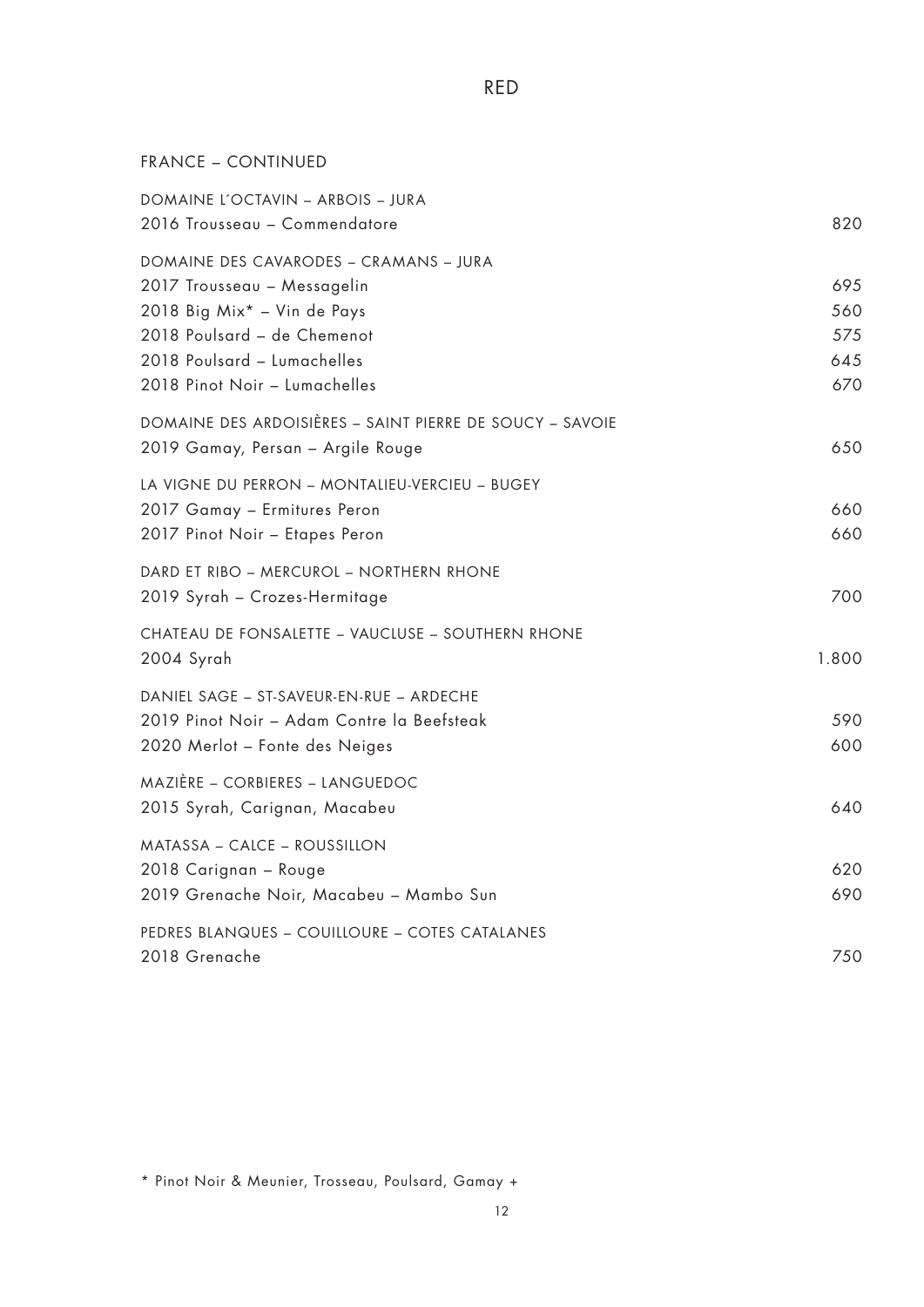## SPAIN

| ELS JELIPINS - FONT RUBI - PENEDES<br>2012 Sumoll, Grenache                                                                                                    |                  | 800                 |
|----------------------------------------------------------------------------------------------------------------------------------------------------------------|------------------|---------------------|
| FEDELLOS DO COUTO - OURENSE - GALICIA<br>2019 Bastardo - Bastarda                                                                                              |                  | 600                 |
| ENVINATE - RIBEIRA SACRA - GALICIA<br>2018 Mencia - Lousas Vinas                                                                                               |                  | 460                 |
| <b>ITALY</b>                                                                                                                                                   |                  |                     |
| OLEK BONDINO – LANGHE – PIEMONTE<br>2017 Pelaverga – Rosso Guilietta                                                                                           |                  | 560                 |
| GIOVANNI CANNONICA - BAROLO - PIEMONTE<br>2017 Nebbiolo - Paiagallo                                                                                            |                  | 870                 |
| MONTERAPONI – RADDA IN CHIANTI – TOSCANA<br>2018 Sangiovese, Canaiolo – Cianti Classico                                                                        |                  | 530                 |
| SASSO DE SOLE - MONTALCINO - TOSCANA<br>2015 Sangiovese Grosso - Brunello di Montalcino                                                                        |                  | 680                 |
| STELLA DI CAMPALTO - CASTELNUOVO DELL'ABATE - TOSCANA<br>2015 Sangiovese - Brunello di Montalcino<br>2016 Sangiovese - Rosso di Montalcino                     |                  | 2.400<br>1.500      |
| PAOLO BEA - MONTEFALCO - UMBRIA<br>2011 Sangiovese, Sagrantino, Montepulciano - San Valentino<br>2011 Sagrantino - Rosso de Veo                                |                  | 1.000<br>1.180      |
| FRANK CORNELISSEN - SOLICCHIATA - ETNA<br>2014 Nerello Mascalese - Munjebel CS<br>2015 Nerello Mascalese - Munjebel VA<br>2015 Nerello Mascalese - Munjebel CS | Magnum           | 1.350<br>800<br>800 |
| 2015 Nerello Mascalese - Magma<br>2015 Nerello Mascalese – Munjebel VA                                                                                         | Magnum<br>Magnum | 3.650<br>1.350      |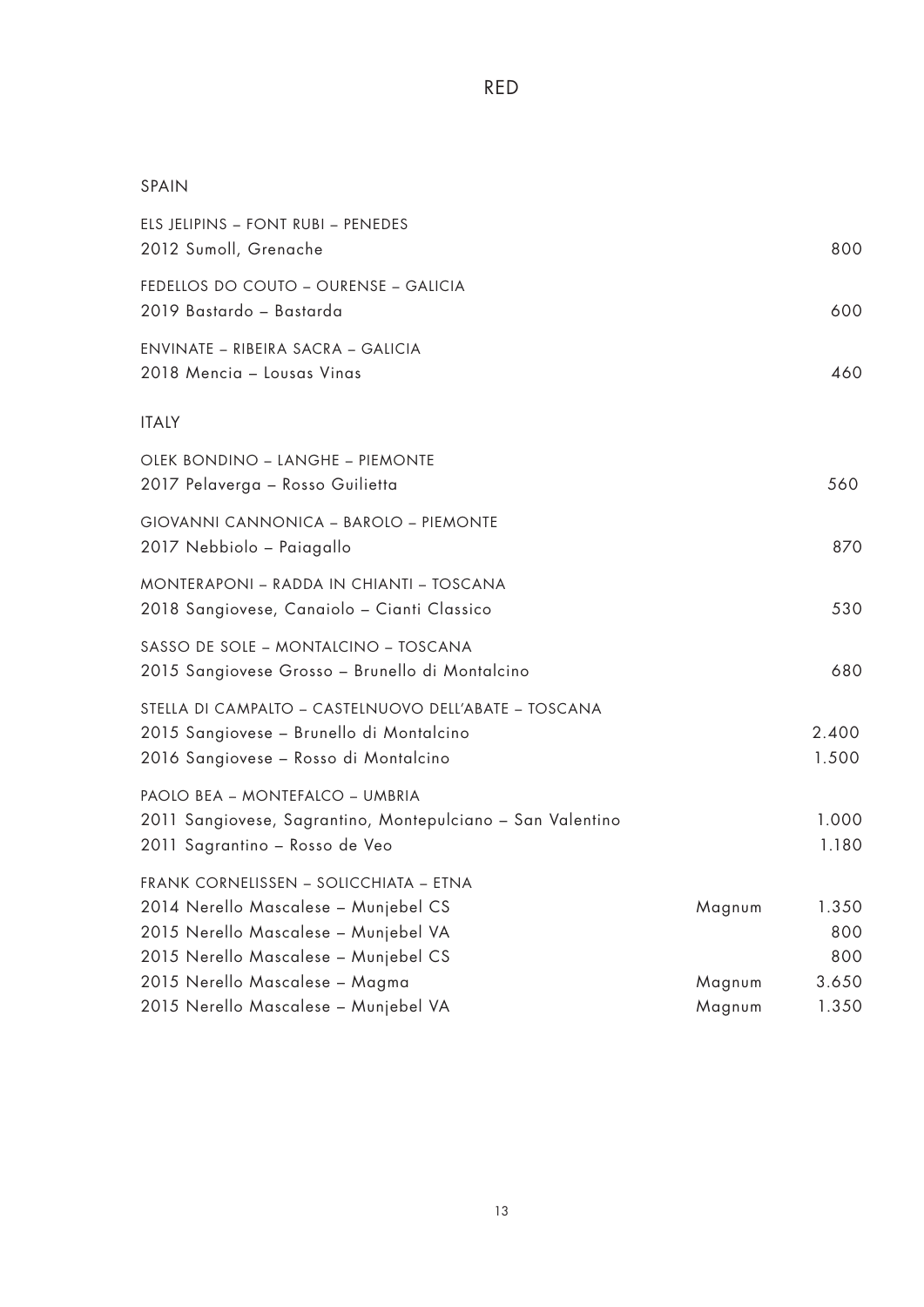| AUSTRALIA & NEW ZEALAND                                                         |      |
|---------------------------------------------------------------------------------|------|
| JOSHUA COOPER - MACEDON RANGES - AUSTRALIA<br>2018 Doug's Vineyard - Pinot Noir | 745  |
| HERMIT RAM – NELSON – NEW ZEALAND<br>2018 Pinot Noir - Arden                    | 720. |

RED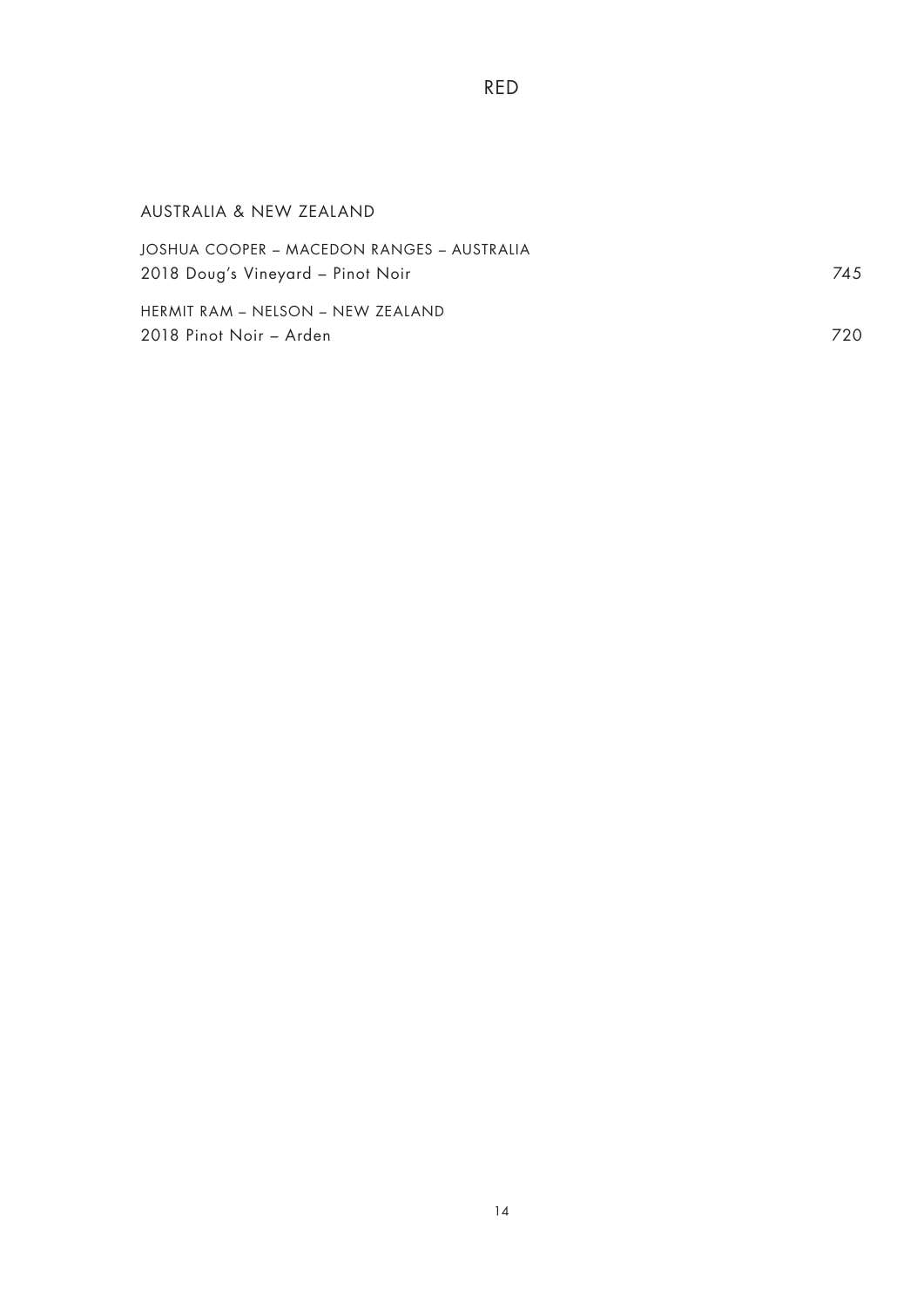## SWEET, FORTIFIED & OXIDATIVE

| <b>FRANCE</b>                                                                                                      |         |              |
|--------------------------------------------------------------------------------------------------------------------|---------|--------------|
| DOMAINE BABLUT – COTEAUX DE LÁUBANCE – LOIRE<br>2013 Chenin Blanc                                                  |         | 500          |
| LA COULÉE D'AMBROSIA - ANJOU - LOIRE<br>2011 Chenin Blanc - L'02 Vigne                                             |         | 630          |
| LES VIGNES DE BABASS - BEAULIEU-SUR-LAYON - LOIRE<br>2011 Chenin Blanc - La Navine Spéciale                        | 50 Cl   | 500          |
| RATAPOIL - ARBOIS - JURA<br>NV Chardonnay - Macvin<br>2011 Savagnin - Vin Jaune                                    | 62 Cl   | 650<br>1.030 |
| DOMAINE DES CAVARODES - CRAMANS - JURA<br>2011 Savagnin - Vin Jaune                                                | 62 Cl   | 1.300        |
| DOMAINE BURONFOSSE - ROTALIER - JURA<br>2011 Savagnin - LÁttente Vin Jaune                                         | 62 Cl   | 1.000        |
| CHAMP DIVIN - GEVINGEY - JURA<br>NV Pinot Noir - Rubis Macvin                                                      |         | 600          |
| DOMAINE DES MARNES BLANCHES - SAINTE-AGNÉS - JURA<br>2014 Savagnin - Vin Jaune<br>NV Chardonnay, Savagnin - Macvin | 62 Cl   | 960<br>700   |
| ANDERS FREDERIK STEEN - VALVIGNERES - ARDECHE<br>2013 Gewürtztraminer – La Cligne de l'Æil                         |         | 1.200        |
| DOMAINE RIVATON - LATOUR-DE-FRANCE - LANGUEDOC-ROUSSILLON<br>2012 Carignan - Momone                                | 50 Cl   | 600          |
| DOMAINE PLAGELOES - CAHUZAC-SUR-VÉRE - GAILLAC<br>2000 Mauzac - Vin de Voile                                       | 50 Cl   | 600          |
| SPAIN                                                                                                              |         |              |
| EQUIPO NAVAZOS – SANLÚCAR DE BARRAMEDA – ANDALUSIA<br>NV Palomino Fino - La Bota De Manzanilla                     |         | 400          |
| <b>ITALY</b>                                                                                                       |         |              |
| MASSA VECCHIA – MASSA MARITTIMA – TUSCANY<br>2015 Aleatico - Passito                                               | 37,5 Cl | 775          |